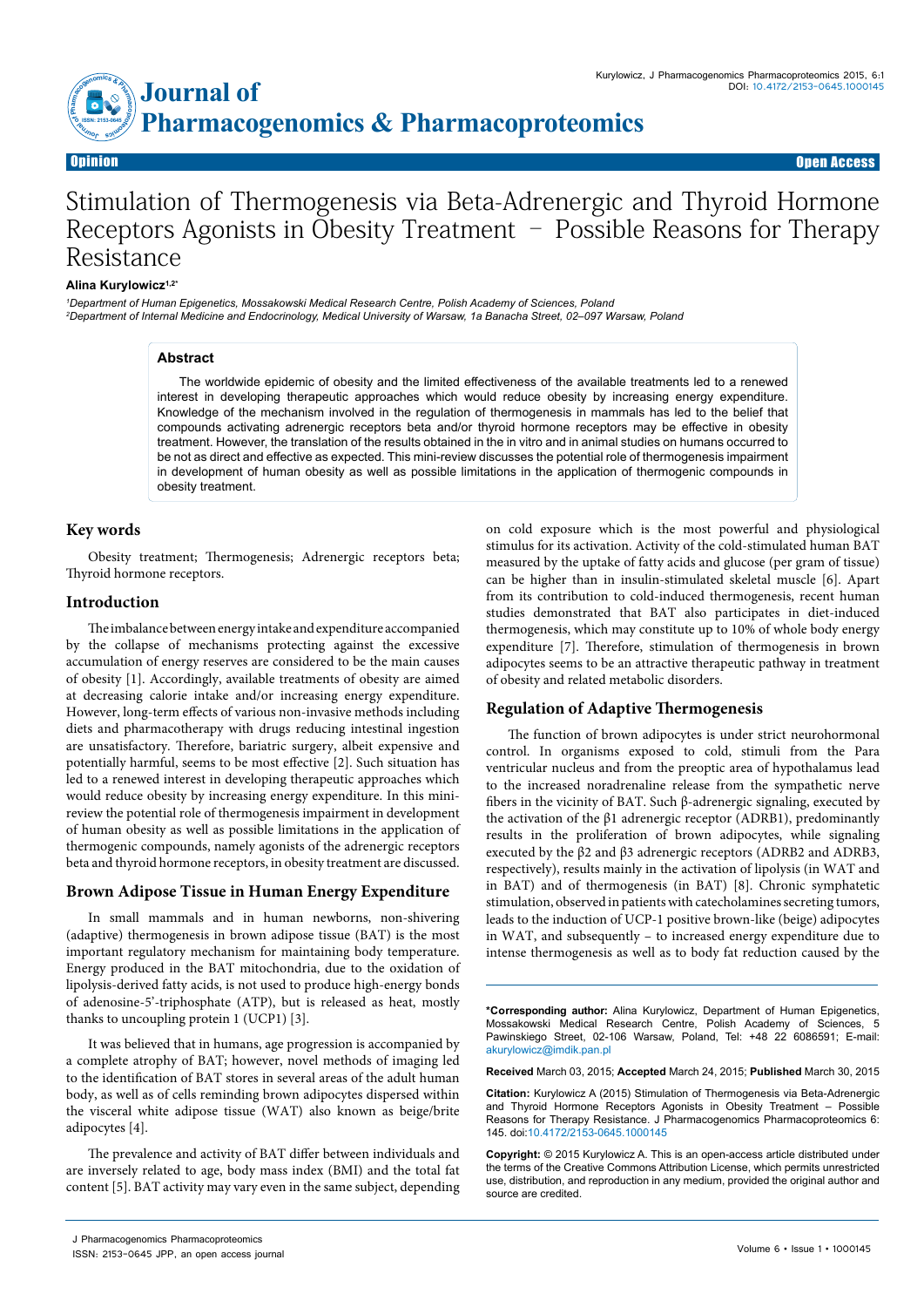increased lipolysis and glycogenolysis [9].

The adrenergic system interacts with thyroid hormones (TH) in controlling the non-shivering thermogenesis to counteract environmental stress. While adrenergic stimulation provides the means for rapid responses, triiodothyronine (T3) increases the capacity of cells to respond to catecholamines and maintains a metabolic rate appropriate for the availability and mobilisation of fatty acids from fat stores to ensure adrenergic responses [10]. Apart from the influence on ADRB density, T3 may also potentiate adrenergic stimulation *via* other mechanisms including enhancing the intracellular accumulation of cyclic adenosine monophosphate (cAMP) [11]. In turn, cold-induced noradrenergic stimulation of brown adipocytes results in the local activation of the type 2 5'-iodothyronine deiodinase, which catalyzes the conversion of the prohormone – thyroxin (T4) to T3. Subsequently, T3 acting by its nuclear receptors (TRs) bound to the thyroid hormoneresponse elements present in the regulatory regions of various genes, including the genes for uncoupling proteins, increases their expression. Catecholamines may also potentiate the activity of T3 by increasing the retention of TRs in the nucleus or by increasing the recognition of DNA sequences through protein kinase A-mediated phosphorylation of TRs [12].

Knowledge of the mechanisms involved in regulation of thermogenesis in adipose tissue suggests two potential strategies for its pharmacological activation in treatment of obesity. The first strategy is based on adrenergic receptors beta (ADRBs) activation, while the second – on stimulation of thyroid hormone receptors (TRs).

# **Adrenergic Receptors Beta as Targets for Obesity Treatment**

ADRBs are members of the G protein-coupled receptor family that after activation induce the adenyl cyclase leading to the increase in intracellular cAMP levels. cAMP acts as a second messenger activating protein kinase A that subsequently results in the phosphorylation of multiple targets [13]. In adipose tissue, this process may result in adipocytes proliferation and induction of nonshivering thermogenesis (BAT) as well as in the mobilization of stored fatty acids for lipolysis (WAT). There is mounting evidence coming from animal models and from genetic studies that the dysfunction of ADRBs may play a role in the development of obesity.

# **Animal studies**

Adipocytes from genetically obese (ob/ob) mice display an impaired response to beta-adrenergic stimulation due to significantly reduced expression of all ADRBs isoforms in BAT and WAT [14]. Crucial role of ADRBs in mediating thermogenesis and lipolysis was confirmed by experiments performed on mice with the combined targeted disruption of the three ADRBs (TKO mice) which have increased susceptibility to cold-induced hypothermia as well as to diet-induced obesity [15,16]. Animals with selective knockout of the *adrb1* easily develop hypothermia due to the severely disturbed cold-induced and diet-induced thermogenesis and when placed on a high-fat diet – gain significantly more weight than wild type controls and develop features of the metabolic syndrome that include: impaired glucose tolerance, hypercholesterolemia, and hypertriglyceridemia [17]. Although targeted disruption of the *adrb2* gene does not impair cold- and dietinduced thermogenesis in mice and seems to have no influence body weight, adiposity and lipids metabolism, it impairs glucose homeostasis possibly by accelerating hepatic glucose production and insulin secretion [18]. Similarly, mice with *adrb3* knockout, due to the normal

function of the ADRB1, are able to maintain core body temperature in cold but their resting metabolic rate is lower compared to wild-type controls that predispose them to obesity [19].

#### **Genetic studies**

There is also indirect evidence from genetic studies that ADRBs receptors might participate in the regulation of body weight in humans, because certain polymorphisms in their genes were associated with metabolic complications and increased weight gain (Table 1).

The *ADRB2* gene (encoding ADRB2) is located on chromosome 5q31-32 and composed of one exon, spanning 2 kb of DNA. This gene contains several single nucleotide polymorphisms (SNPs) both in the encoding sequence as well as within the 5'-untranslated region (UTR) that were found to be associated with obesity. *In vitro* studies showed that despite having no influence on ligand binding or adenyl cyclase activity, the A285G (rs1042713, causing Arg16Gly substitution) and C318G (rs1042714, causing Gln27Glu substitution) SNPs, located in the extracellular N-terminus of *ADRB2,* determinate the efficacy of the agonist-promoted receptor down-regulation. While the 285G variant enhances, the 318G is not only associated with a strong resistance to the down-regulation, but also encodes the protein that is less susceptible to degradation [20]. Creation of double mutants let to assess the combined effect of these two SNPs and showed that in the 285G/318G combination, the presence of the 285G variant determinates the biological effect and the protein is more susceptible to agonist-promoted down regulation, while the 285A/318G mutant is completely resistant to this process. The strong linkage disequilibrium between these two polymorphisms and their interaction may partially explain the discrepancies between the genetic studies regarding their association with obesity. The 318C allele was associated with higher risk of weight gain in inactive French and Swedish men as well as in Spanish women [21-23]. However, subsequent studies did not manage to replicate this association [24] or even pointed to the opposite variant as the causative one in Caucasians [25].

In turn, the 285G allele (alone as well as in combination with 318G) was found to be associated with weight gain and blood pressure elevation in Japanese [24-26] although previous study carried in the same population denied this association [27].

The T allele of the *ADRB2* C730T SNP (rs1800888, causing Thr164Ile substitution) located in the fourth membrane-spanning domain impairs both receptor affinity towards agonists as well as its interaction with G protein resulting in lower adenyl cyclase activity [28]. In some populations this variant was not only directly associated with obesity [29], but also considered as a predisposing one, since it might determine exercise capacity [30].

Another functional SNP in *ADRB2* vicinity is a T-47C change (rs1042711, causing Arg19Cys substitution) located in 5'-leader cistron (a peptide encoded by a short open reading frame 102 bp upstream the *ADRB2* coding block). The -47C variant results in lower *ADRB2* expression on protein level and its impaired ability to activate adenyl cyclase [31]. A combination of -47C/285A/318C (Cys19/Arg16/Gln27) was found to be a risk-haplotype for hypertension and obesity [32]. However, the interpretation of most case-control studies regarding the association between *ADRB2* SNPs with obesity is difficult due to several reasons, including ethnic and gender-associated differences as well as the lack of haplotypes analysis and inadequate understanding of how the combination of different variants affect the receptor function, not to mention the gene-gene interactions. It is also worth mentioning that recent meta-analysis did not confirm the association of the *ADRB2*  variants with obesity [33].

J Pharmacogenomics Pharmacoproteomics

ISSN: 2153-0645 JPP, an open access journal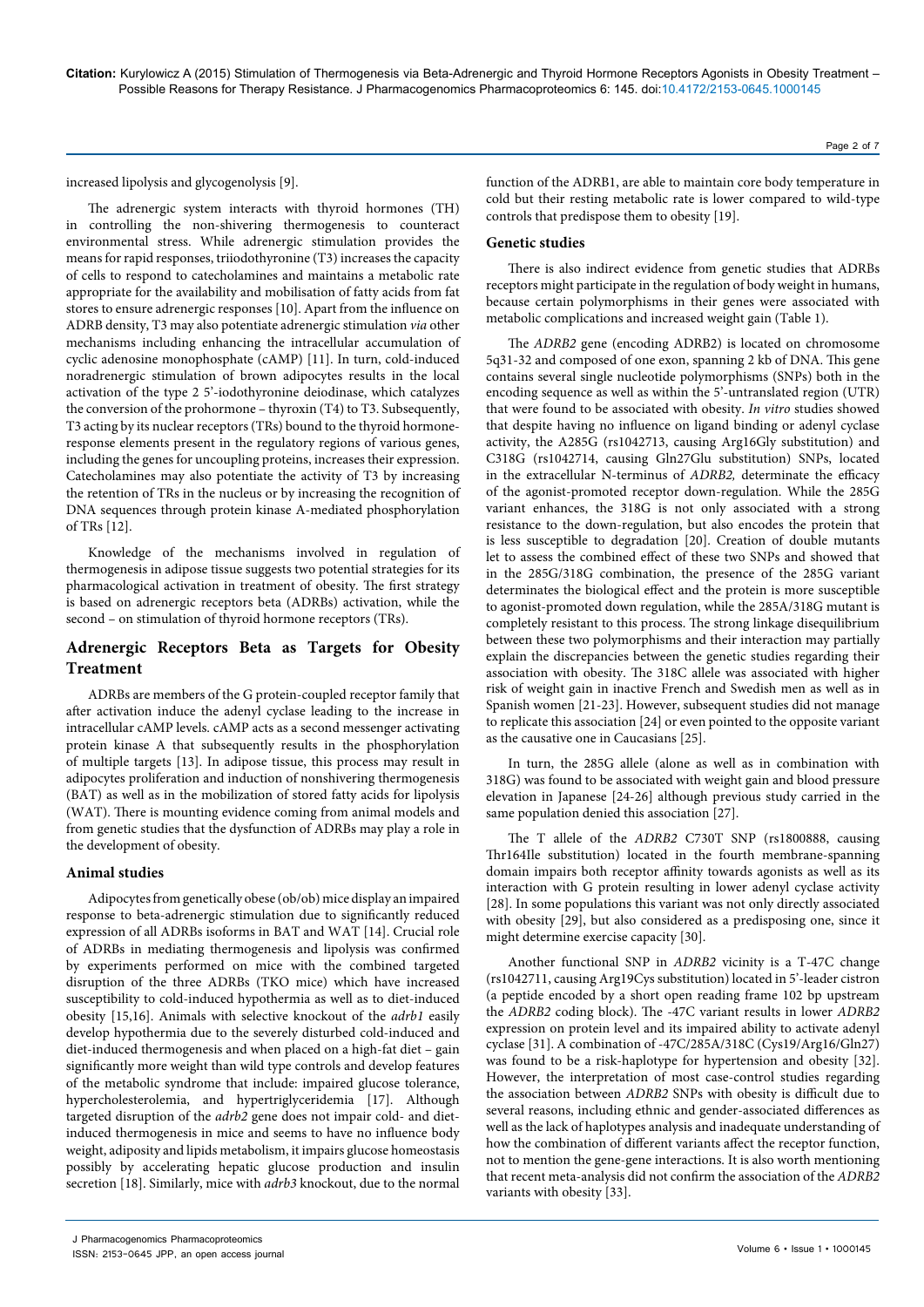| Gene              | Polymorphism (rs) | <b>Base substitution</b> | Amino acids<br>substitution | Variant | <b>Functional consequences</b>      | Reference |
|-------------------|-------------------|--------------------------|-----------------------------|---------|-------------------------------------|-----------|
| ADRB1             | rs1801252         | A231G                    | Ser49Gly                    | 231G    | receptor down regulation            | $[38]$    |
| $(10q24-26)$      | rs1801253         | G1251C                   | Gly389Arg                   | 1251C   | ↑ interaction with G protein        | $[39]$    |
|                   |                   |                          |                             |         | ↑ response to antagonists           | $[40]$    |
| ADRB <sub>2</sub> | rs1042711         | <b>T-47C</b>             | Arg19Cys                    | $-47C$  | LADRB2 expression                   | $[31]$    |
| $(5q31-32)$       |                   |                          |                             |         | I interaction with G protein        | $[31]$    |
|                   | rs1042713         | A285G                    | Arg16Gly                    | 285G    | receptor down regulation            | $[20]$    |
|                   | rs1042714         | C318G                    | Gln27Glu                    | 318G    | receptor down regulation            | [20]      |
|                   |                   |                          |                             |         | I receptor degradation              | $[20]$    |
|                   | rs1800888         | C730T                    | Thr164lle                   | 730T    | Laffinity towards ligands           | $[28]$    |
|                   |                   |                          |                             |         | I interaction with G protein        | [28]      |
| ADRB3 (8p12)      | rs4994            | T190C                    | Trp64Arg                    | 190C    | I response to agonists<br>lipolysis | [34, 36]  |

**Table 1:** Obesity-associated functional polymorphisms in genes encoding adrenergic receptors beta(ADRB).

Among the various polymorphisms identified in the *ADRB3* gene (encoding ADRB3, located on chromosome 8p12 and composed of two exons spanning 1.4 kb and 0.7 kb of DNA, respectively), the rs4994 T190C SNP causing amino acids substitution (Trp64Arg) in the first intracellular loop of the receptor was the most frequently studied in the context of its relationship with obesity. In initial *in vitro* studies, the presence of the 190C allele was associated with lower receptor response to agonists as well as with impaired catecholamine-stimulated lipolysis. However, other researchers did not observe any differences in the receptor function between carriers of particular alleles [34]. In some case-control studies, carriers of the 190C allele showed tendency to lower metabolic rate, abdominal obesity and insulin resistance compared to the individuals homozygous for the 190T variant. Yet, the results of further studies were not so univocal, probably due to the heterogeneity of the studied populations. A large meta-analysis involving results of 97 case control-studies and over 44 000 individuals suggested association of the 190C allele with BMI in East Asians but not in Caucasians [35].

The T190C polymorphism (rs4994) remains in strong linkage disequilibrium with two synonymous SNPs: G1856T (rs4997) and G3139C (rs4998) constructing the two major haplotypes: 190T-1856G-3139G – named a "Trp haplotype" and 190C-1856T-3139C – named an "Arg haplotype". The *in vitro* studies analyzing influence of these haplotypes on ADRB3 function showed that adipocytes possessing the "Arg haplotype" present lower lipolytic activity in response to catecholamines [36].

Among SNPs identified in the *ADRB1* gene (encoding ADRB1, located on chromosome 10q24-26 and composed of one exon 2.4 kb long) two of them, A231G (rs1801252 causing Ser49Gly substitution) and G1251C (rs1801253, causing Gly389Arg substitution), have been most commonly studied due to their high (more than 10%) frequency in different populations [37].

The A231G SNP is localized in the extracellular N-terminus of the receptor, near the first transmembrane-spanning domain. Although functional studies found no differences between the 231A and 231G alleles in ligands binding affinity, and in the basal and stimulated adenyl cyclase activity, the 231G variant was associated with the enhanced long-term agonist-promoted down-regulation of the receptor [38]. In a case-control association study, the 231G variant was found to be associated with higher BMI in type 2 diabetic patients [24]. It was proposed that the reduced signaling *via* ADRB1 in 231G positive individuals may be associated with attenuated lipolysis and therefore with the increase in BMI. However other studies did not confirm this association [37].

 The G1251C SNP is located in the vicinity of the seventh transmembrane-spanning domain and may influence receptor coupling to Gs. In functional studies, the 1251C allele was associated with higher basal and isoproterenol-stimulated adenyl cyclase activity but also with greater response to beta adrenergic antagonist (metoprolol) [38-40]. However, in experiments performed in human adipocytes there was no difference between the two variants in the cells lipolytic sensitivity and maximum lipolityc capacity [41]. In some cohort studies, the 1251C allele was associated with higher BMI due to the enhanced adiposity [42], while other researchers did not confirm this association [43]. Interestingly, in a longitudinal study assessing risk of obesity over 24 year observation period, a significant interaction between the *ADRB1 1251G* (Gly389) and *ADRB2* 285G (*Gly16)* alleles in creating a risk of the weight gain in men was observed. This association could be explained by a cumulative effect of the lower activity of ADRB1 and lower ADRB2 density. In woman, the *ADRB1 1251G* homozygosity was associated with obesity when interacted with *ADRB3 190C variant, probably due to the combined effect of* reduced functionality of the *ADRB1 1251G* allele and reduced sensitivity of the *ADRB3 190C* variant [44].

In summary, given the (i) ethnic heterogeneity, (ii) inadequate number of study participants (iii) linkage disequilibria between the studied variants and (iv) complex interactions among the genes encoding ADRBs, it is often difficult to draw firm conclusions from most case-control studies regarding associations of polymorphisms within these genes and obesity. The reliable meta-analysis was performed only for the *ADRB3* T190C (Trp64Arg) SNP and on the basis of its results, one can conclude that the 190C (Arg64) is an obesity-predisposing allele in Asian populations. However, pathophysiological mechanisms linking this polymorphism with increased adiposity are less clear since results of the functional studies regarding its influence on receptor activity are unequivocal.

#### **ADRBs ligands in treatment of obesity**

Given their crucial role in mediating cold-induced thermogenesis, ADRBs seemed to be promising targets for obesity treatment. However, in this case imitating of physiology was more difficult than expected. While mild cold exposure in humans leads to the activation of a sympathetic response only in certain organs (BAT and peripheral vessels), systemic administration of nonselective β-adrenergic receptors agonists (ephedrine or isoprenaline) leads to the general adrenergic response and increases energy consumption by a number of organs, including the heart, liver and skeletal muscle, but exerts little effect on thermogenesis in brown adipocytes [6,45]. Doses of ephedrine that are effective in stimulation of BAT in rodents are unacceptable

J Pharmacogenomics Pharmacoproteomics

ISSN: 2153-0645 JPP, an open access journal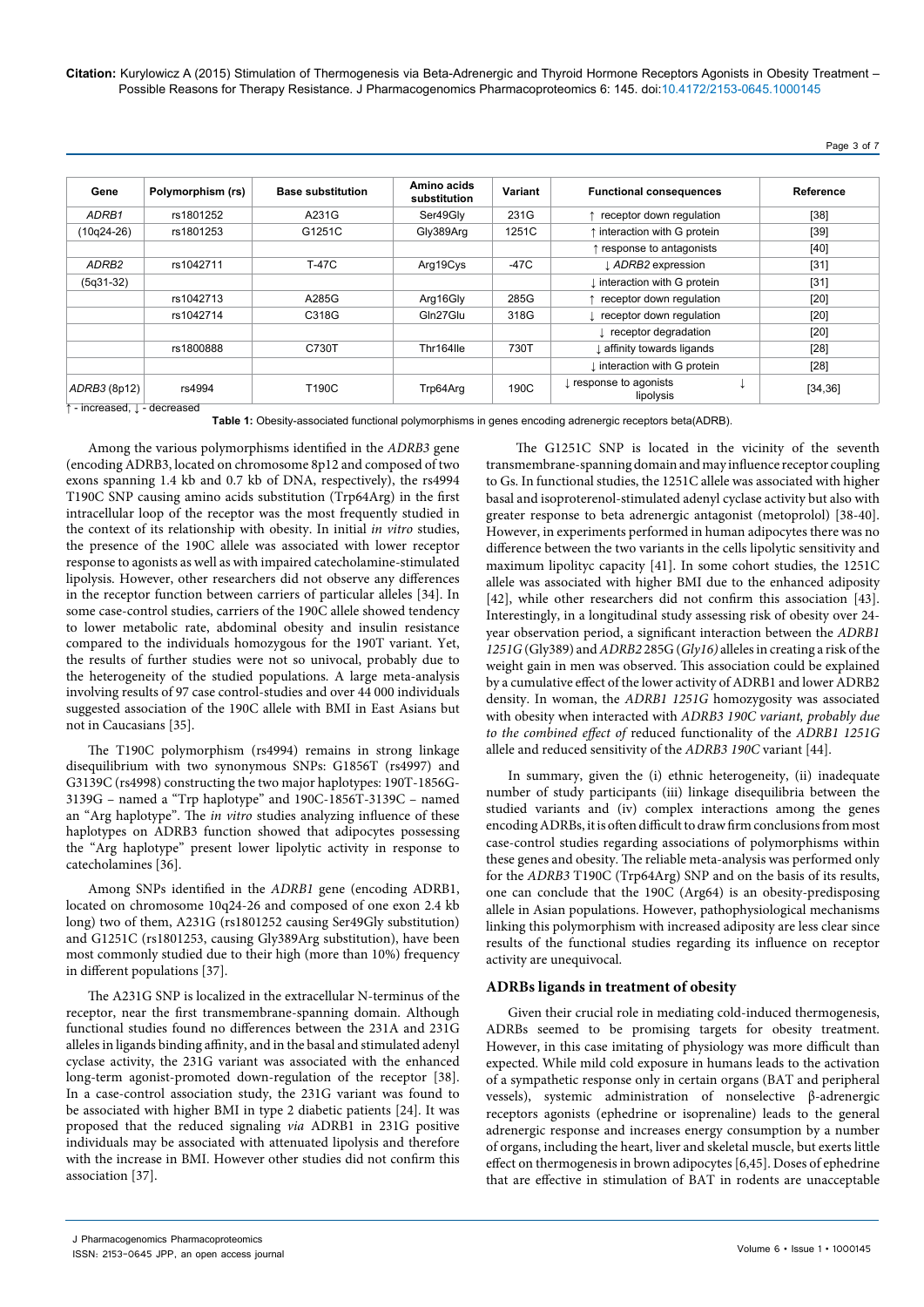in humans because of their cardiovascular effects. Similarly, despite its unquestionable role in mediating cold-induces thermogensis clinical application of norepinephrine is limited due to its adverse effects on the cardiovascular system. Interestingly, while stimulation of ADRB1 and ADRB2 by isoprenaline does not activate BAT in humans, their blockade by the administration of propranolol decreases glucose uptake in BAT in patients in thermoneutral conditions [46]. The possible explanation of this phenomenon is that high concentrations of sympatomimetics in the postsynaptic areas required for the effective stimulation of brown adipocytes cannot be achieved by their systemic administration.

Therefore, novel selective agonists of ADRBs have been developed in attempt to stimulate brown adipocytes proliferation and activation. The *in vitro* studies performed on human multipotent adipocyte-derived stem cells suggest that activation of ADRB3 receptors by a selective agonist (CL-316243) leads to the increased UCP1 mRNA synthesis and differentiation towards brown adipocytes [19]. In rodents, ADRB3 ligands induce intense thermogenic and lipolytic response that results in the loss of fat mass without affecting the lean body mass and in the subsequent improvement of glucose control [47]. Moreover, acting in hypothalamus, CL-316243 occurred to be effective in reducing food intake in mice *via* leptin-independent mechanism and despite increased hypothalamic expression of the orexigenic neuropeptides [48]. Despite promising data from the *in vitro* and from animal studies, these agents occurred to have limited efficacy in humans, probably due to the (i) lower number of ADRB3 in human adipose tissue than in transfected cell-lines used for the *in vitro* experiments, (ii) poor selectivity of the compounds for the human ADRB3, and (iii) different contribution of white and brown adipocytes in rodents and in humans [49]. The lower expression of *ADRB3* in adipose tissues of obese subjects may constitute another reason of low efficacy of these compounds in obesity treatment [50].

Therefore, one can conclude that identifying highly selective agonists that are able to selectively stimulate the low numbers of ADRB3 in human tissues is challenge and is additionally compounded by pharmacodynamic differences between rodents and humans.

# **Thyroid Hormone Receptors as Targets for Obesity Treatment**

Thyroid hormone receptors (TRs) belong to the nuclear hormone receptor superfamily and act as ligand-dependent transcription factors regulating expression of target genes. Two genes *THRA* (located on chromosome 17q12-22, containing 11 exons) and *THRB* (on chromosome 3p22-24, containing 17 exons) encode TRα and TRβ respectively. Both of them exist in several isoforms due to the alternative splicing or use of alternative promoters. The isoforms have tissue- and organ specific localisation, with TRα1 being a predominant isoform in the brain, bone, heart and intestine, TRα2 – a variant receptor that lacks a functional hormone-binding site and antagonizes TRα1 action, TRβ1 dominating in liver, kidney and thyroid and TRβ2 being a chief form involved in the regulation of the hypothalamus-pituitary axis and in the neurosensory development [51]. Both TRα1 and TRβ1 are also expressed in human adipose tissue [50,52] and there is data coming from the observational, animal and genetic studies suggesting that they could constitute potential targets for obesity treatment.

# **Observational studies**

Weight gain and increased adiposity are typical features of hypothyroidism and cross-sectional analyses adjusted for age, BMI and

total body fat confirmed independent and inverse association of free thyroxin (fT4) level with volume of the visceral fat stores [53]. There are also studies suggesting that thyroid status may influence not only general adiposity but also distribution of adipose tissue pointing at inverse correlation between the fT4 levels and visceral adiposity and at the positive correlation of TSH with the amount of subcutaneous fat [54]. This phenomenon can be partially explained by the differences in the TRs expression between the visceral and subcutaneous tissues as well as between obese and slim individuals [50]. The decreased expression of TRs in adipose tissues of obese individuals is also suggested as a potential mechanism of a relative resistance to thyroid hormone that manifests itself by the increased fT3 serum levels [52] and correlates positively with the increase in weight [55]. Another explanation for the elevation of fT3 (and thyroid stimulating hormone – TSH) in obese individuals is the regulatory action of leptin – an adipokine secreted by the adipose tissue that can promote expression of the thyreotropin releasing hormone (TRH) gene in the hypothalamus and increase peripheral conversion of T4 to T3 *via* stimulation of deiodinases. Finally, it is also postulated that thyroid function abnormalities observed in obese individuals may constitute an adaptive process aimed at the increase of the resting energy expenditure [56].

# **Animal studies**

The metabolic phenotype of mice with targeted disruptions of *thra* is very variable, depending on the mutation. The *thra -/-* mice are cold intolerant and have higher energy expenditure in room temperature. Despite the increased appetite, they are leaner than the wild type animals. Interestingly these differences disappear in thermoneutral conditions, suggesting that exposition to cold results in *thra-/-* mice in activation of facultative thermogenesis pathway (increased sympathetic activation) that is more energy demanding and associated with relative resistance to diet-induced obesity [57]. Animals with frame shift *thra*  mutations (TRα1-P398H and TRα1-L400R), resulting in reduced T3 affinity and/or decreased binding to the cofactors, have reduced coldinduced thermogenesis. In contrast, TRα1-R384C mice (with decreased receptor affinity towards T3) are hyperfagic and resistant to obesity due to a centrally induced hypermetabolism caused by apo-TRh1 (binding DNA without binding T3). In turn TRα1-P453H mice (with impaired receptor binding capacity) demonstrate increased body fat and insulin resistance [58].

In analogous experiments with *thrb-/-* mice, no major disturbances in body weight regulation and cold-induced thermogenesis have been observed, while in mice with targeted *thrb* mutations severe growth retardation is accompanied by an impaired weight gain. It is suggested that high T3 levels lead in these animals to the increased activation of TRα1 [59].

# **Genetic studies**

Heterozygous mutations within genes encoding TRs, causing reduced receptor affinity towards T3 or impaired interaction with transcription cofactors, lead to the development of resistance to thyroid hormone (RTH) syndromes [58]. The clinical picture of RTH may vary depending on the affected TR isoform and on the type of the mutation which can be inherited or occur *de novo* only in some organs and tissues [60]. Although over 170 different mutations in *THRB* have been described to date, in general the RTHβ, caused by heterozygous mutations in the ligand-binding domain of *THRB*, is characterized by high serum TH levels with nonsuppresed TSH leading to goiter, tachycardia, hyperfagia and raised energy expenditure [58]. It is speculated that hyperfagia and increased resting energy expenditure

ISSN: 2153-0645 JPP, an open access journal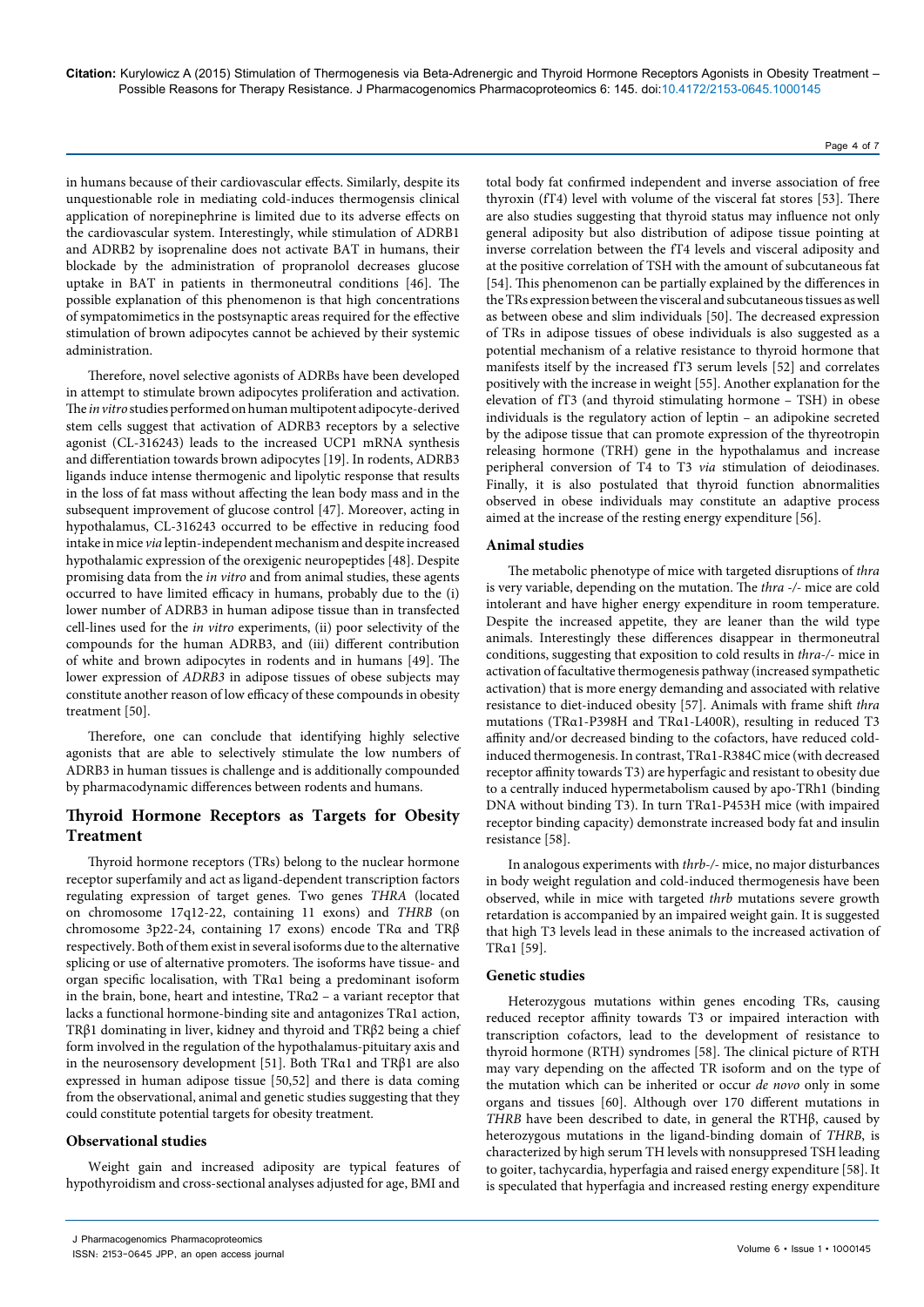Page 5 of 7

observed in patients with classical RTHβ is mediated by elevated TH acting centrally on TRα [61].

Patients with mutations in the *THRA* region unique for TRα1, causing a very rare RTHα has normal body temperature, but lower basal metabolic rate and tendency to gain weight with age [62].

A recent study suggest that two SNPs (rs12939700 C1890A and rs1568400 A-635G) located in the critical regions of *THRA* involved in the regulation of splicing may contribute to the development of obesity [63]. In high cardiovascular risk cohort carriers of the rs12939700 A allele had higher weight and higher prevalence of obesity than CC homozygotes. In turn, in general population and in the longitudinal study, individuals homozygous for the G variant of the A-635G SNP had significantly higher baseline BMI as well as higher increase in weight and in waist circumference after the 6-year follow-up. What is interesting, the analysis of this SNP in high cardiovascular risk patients showed a gene-diet interaction: only the individuals with GG genotype and a high intake of saturated fats showed a significant association with increased BMI. None out of several other SNPs identified in *THRA* and *THRB* was associated with obesity [64].

#### **TRs ligands in treatment of obesity**

In animal model of obesity (ob/ob mouse), the administration of exogenous T3 decreases body weight and body fat without a significant change in body protein content [65]. There is a lack of welldesigned prospective studies regarding the use of thyroid hormones in euthyroid obese patients. Available studies were conducted on relatively small number of patients and the effect of hormone therapy on the weight loss was not consistent [66]. Use of thyroid hormones in supraphysiological doses is associated with serious cardiological complications and osteoporosis and these effects are traditionally associated with the activation of TRα receptors. Therefore, a number of selective TRβ agonists are being tested for their efficacy in obesity treatment. The use of selective TRβ ligands has been linked to metabolic improvement in animal models of diet-induced obesity, nonalcoholic liver disease, and genetic hypercholesterolemia. GC-1, an agonist with 10-fold higher affinity towards TRβ compared to TRα, was found to accelerate metabolic rate and reduce fat mass in rats without causing heart hypertrophy and bone mass loss [67]. The treatment of rats with another TRβ selective agonist GC-24 partially prevented the metabolic alterations (e.g. hyperisnulinemia and hypertriglicerydemia) associated with a hypercaloric diet by increasing energy expenditure in BAT [68]. However, this effect was more pronounced in initially normal-weight than in obese animals [69]. Another TRβ selective agonist KB-141 increased metabolic rate and lowered plasma cholesterol levels without tachycardia in lean rats. Moreover, its administration to obese Zucker fa/fa rats improved glucose tolerance and insulin sensitivity suggesting that selective TRβ activation may be a useful strategy to attenuate features of the metabolic syndrome [70].

Clinical trials with the use of selective TRβ ligands proved their efficiency in improving the lipid profile, while no significant effect on weight loss was noted, suggesting that the regulation of basal metabolic rate in humans is also dependent on TRα signaling [71]. This theory is supported by the experiments performed on hypothyroid mice, in which the treatment with the selective  $TR\beta$  agonist (GC-1) alone failed to restore proper thermogenic function. It is suggested that TRα mediates in synergism between T3 and the adrenergic pathway, while induction of UCP1 expression depends on TR $\beta$  activation [72]. TR $\alpha$  (as it was mentioned above) seems to be also important in T3-dependent central regulation of satiety [73]. New TRα selective agonists are being

studied in order to improve our understanding of the role of this isoform in termogenesis and other T3 regulated processes [74]. The effectiveness of these compounds, however, may be limited due to the decreased expression of *THRA* and *THRB* genes in adipose tissues of obese individuals [50,52].

#### **Final Remarks and Conclusions**

The worldwide epidemic of obesity creates a need of developing new non-invasive methods of its treatment. Given the promising results of the *in vitro* and animal studies, the activation of thermogenesis in adipose tissue *via* adrenergic beta receptors and/or thyroid hormone receptor ligands seems to be an attractive therapeutic approach. However, the results of studies regarding the use of these compounds in the treatment of obesity in humans are largely disappointing. Among the probable causes of these discrepancies one should list: (i) differences in the mechanisms regulating thermogenesis and in its role in the body's energy expenditure in humans and rodents, (ii) genetic variations (polymorphisms and mutations) that may impair the function of the target receptors (ADRBs and TRs), and (iii) a decreased expression of ADRBs and TRs in adipose tissues of obese individuals that can significantly reduce the effectiveness of the therapy.

#### **Acknowledgements**

This work was supported by the Polish Ministry of Science and Higher Education grants NN402 557440.

#### **References**

- 1. [Guyenet SJ, Schwartz MW \(2012\) Clinical review: Regulation of food intake,](http://www.ncbi.nlm.nih.gov/pubmed/22238401)  [energy balance, and body fat mass: implications for the pathogenesis and](http://www.ncbi.nlm.nih.gov/pubmed/22238401)  [treatment of obesity. J Clin Endocrinol Metab 97: 745-755.](http://www.ncbi.nlm.nih.gov/pubmed/22238401)
- 2. [Aronne LJ, Wadden T, Isoldi KK, Woodworth KA \(2009\) When prevention fails:](http://www.ncbi.nlm.nih.gov/pubmed/19410674)  [obesity treatment strategies. Am J Med 122: S24-32.](http://www.ncbi.nlm.nih.gov/pubmed/19410674)
- Dawkins MJ, Scopes JW (1965) Non-shivering thermogenesis and brown [adipose tissue in the human new-born infant. Nature 206: 201-202.](http://www.ncbi.nlm.nih.gov/pubmed/5830159)
- 4. [Saito M \(2013\) Brown adipose tissue as a regulator of energy expenditure and](http://www.ncbi.nlm.nih.gov/pubmed/23441053)  [body fat in humans. Diabetes Metab J 37: 22-29.](http://www.ncbi.nlm.nih.gov/pubmed/23441053)
- Ma SW, Foster DO (1986) Uptake of glucose and release of fatty acids and [glycerol by rat brown adipose tissue in vivo. Can J Physiol Pharmacol 64: 609-](http://www.ncbi.nlm.nih.gov/pubmed/3730946) [614.](http://www.ncbi.nlm.nih.gov/pubmed/3730946)
- 6. [Cypess AM, Chen YC, Sze C, Wang K, English J, et al. \(2012\) Cold but not](http://www.ncbi.nlm.nih.gov/pubmed/22665804)  [sympathomimetics activates human brown adipose tissue in vivo. Proc Natl](http://www.ncbi.nlm.nih.gov/pubmed/22665804)  [Acad Sci U S A 109: 10001-10005.](http://www.ncbi.nlm.nih.gov/pubmed/22665804)
- 7. [Vosselman MJ, Brans B, van der Lans AA, Wierts R, van Baak MA, et al. \(2013\)](http://www.ncbi.nlm.nih.gov/pubmed/23719558)  [Brown adipose tissue activity after a high-calorie meal in humans. Am J Clin](http://www.ncbi.nlm.nih.gov/pubmed/23719558)  [Nutr 98: 57-64.](http://www.ncbi.nlm.nih.gov/pubmed/23719558)
- 8. [Collins S, Surwit RS \(2001\) The beta-adrenergic receptors and the control of](http://www.ncbi.nlm.nih.gov/pubmed/11237219)  [adipose tissue metabolism and thermogenesis. Recent Prog Horm Res 56:](http://www.ncbi.nlm.nih.gov/pubmed/11237219)  [309-328.](http://www.ncbi.nlm.nih.gov/pubmed/11237219)
- 9. [Inokuma K, Okamatsu-Ogura Y, Omachi A, Matsushita Y, Kimura K, et al.](http://www.ncbi.nlm.nih.gov/pubmed/16368788)  [\(2006\) Indispensable role of mitochondrial UCP1 for antiobesity effect of beta3](http://www.ncbi.nlm.nih.gov/pubmed/16368788) [adrenergic stimulation. Am J Physiol Endocrinol Metab 290: E1014-1021.](http://www.ncbi.nlm.nih.gov/pubmed/16368788)
- 10. [Silva JE \(2006\) Thermogenic mechanisms and their hormonal regulation.](http://www.ncbi.nlm.nih.gov/pubmed/16601266)  [Physiol Rev 86: 435-464.](http://www.ncbi.nlm.nih.gov/pubmed/16601266)
- 11. [Michel-Reher MB, Gross G, Jasper JR, Bernstein D, Olbricht T, et al. \(1993\)](http://www.ncbi.nlm.nih.gov/pubmed/8471065)  [Tissue- and subunit-specific regulation of G-protein expression by hypo- and](http://www.ncbi.nlm.nih.gov/pubmed/8471065)  [hyperthyroidism. Biochem Pharmacol 45: 1417-1423.](http://www.ncbi.nlm.nih.gov/pubmed/8471065)
- 12. [Silva JE, Bianco SD \(2008\) Thyroid-adrenergic interactions: physiological and](http://www.ncbi.nlm.nih.gov/pubmed/18279016)  [clinical implications. Thyroid 18: 157-165.](http://www.ncbi.nlm.nih.gov/pubmed/18279016)
- 13. [Wallukat G \(2002\) The beta-adrenergic receptors. Herz 27: 683-690.](http://www.ncbi.nlm.nih.gov/pubmed/12439640)
- 14. [Collins S, Daniel KW, Rohlfs EM, Ramkumar V, Taylor IL, et al. \(1994\) Impaired](http://www.ncbi.nlm.nih.gov/pubmed/7914350)  [expression and functional activity of the beta 3- and beta 1-adrenergic receptors](http://www.ncbi.nlm.nih.gov/pubmed/7914350)  [in adipose tissue of congenitally obese \(C57BL/6J ob/ob\) mice. Mol Endocrinol](http://www.ncbi.nlm.nih.gov/pubmed/7914350)  [8: 518-527.](http://www.ncbi.nlm.nih.gov/pubmed/7914350)

J Pharmacogenomics Pharmacoproteomics

ISSN: 2153-0645 JPP, an open access journal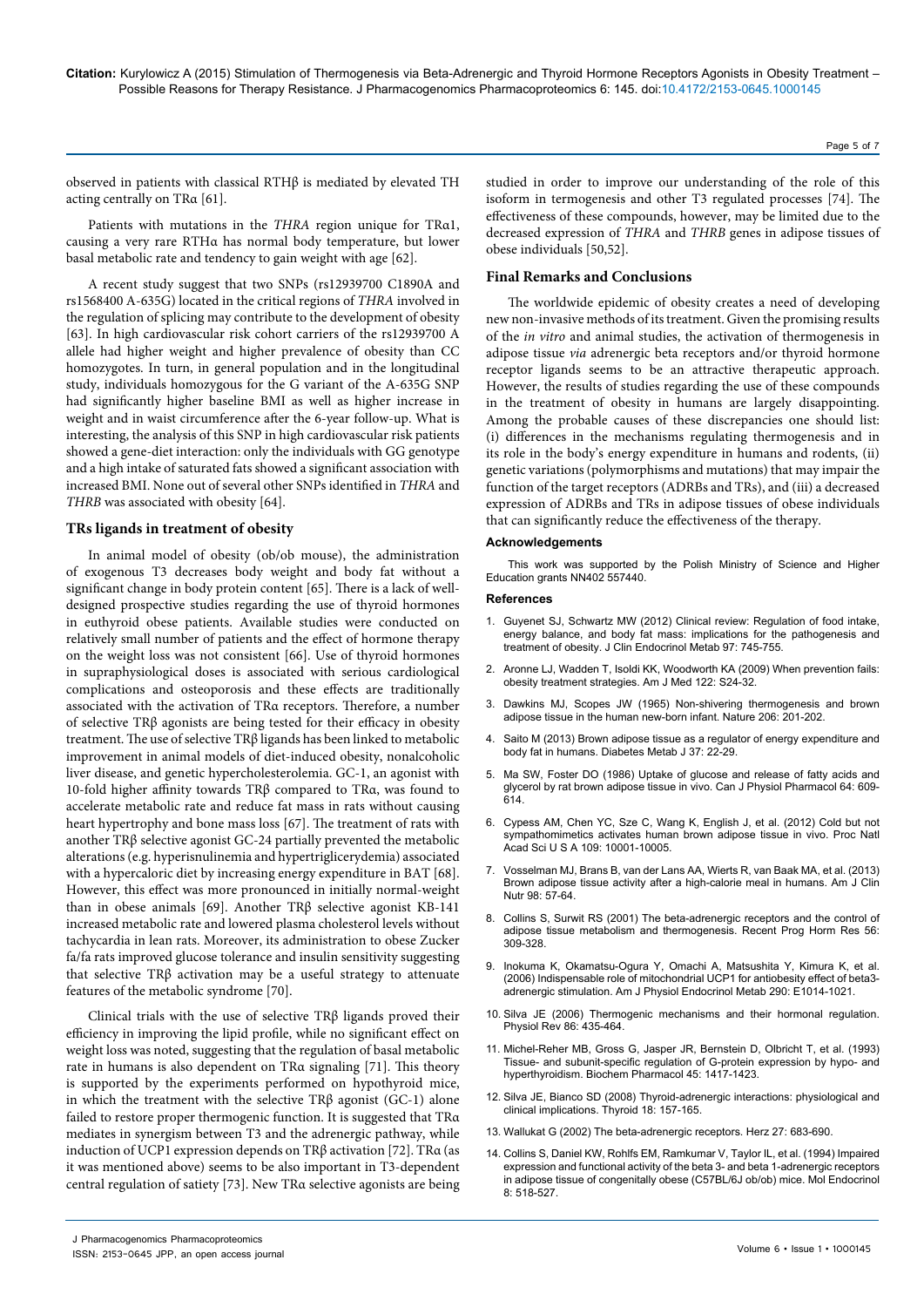- 15. [Bachman ES, Dhillon H, Zhang CY, Cinti S, Bianco AC, et al. \(2002\) betaAR](http://www.ncbi.nlm.nih.gov/pubmed/12161655) [signaling required for diet-induced thermogenesis and obesity resistance.](http://www.ncbi.nlm.nih.gov/pubmed/12161655) [Science 297: 843-845.](http://www.ncbi.nlm.nih.gov/pubmed/12161655)
- 16. [Jimenez M, Léger B, Canola K, Lehr L, Arboit P, et al. \(2002\) Beta\(1\)/beta\(2\)/](http://www.ncbi.nlm.nih.gov/pubmed/12387862) [beta\(3\)-adrenoceptor knockout mice are obese and cold-sensitive but have](http://www.ncbi.nlm.nih.gov/pubmed/12387862) [normal lipolytic responses to fasting. FEBS Lett 530: 37-40.](http://www.ncbi.nlm.nih.gov/pubmed/12387862)
- 17. [Ueta CB, Fernandes GW, Capelo LP, Fonseca TL, Maculan FD, et al. \(2012\)](http://www.ncbi.nlm.nih.gov/pubmed/22728333) β(1) [Adrenergic receptor is key to cold- and diet-induced thermogenesis in](http://www.ncbi.nlm.nih.gov/pubmed/22728333) [mice. J Endocrinol 214: 359-365.](http://www.ncbi.nlm.nih.gov/pubmed/22728333)
- 18. [Fernandes GW, Ueta CB, Fonseca TL, Gouveia CH, Lancellotti CL, et al.](http://www.ncbi.nlm.nih.gov/pubmed/24868110) [\(2014\) Inactivation of the adrenergic receptor](http://www.ncbi.nlm.nih.gov/pubmed/24868110) β2 disrupts glucose homeostasis [in mice. J Endocrinol 221: 381-390.](http://www.ncbi.nlm.nih.gov/pubmed/24868110)
- 19. [Mattsson CL, Csikasz RI, Chernogubova E, Yamamoto DL, Hogberg HT, et](https://www.docphin.com/research/article-detail/3728402/PubMedID-21878665/%C3%9F1-Adrenergic-receptors-increase-UCP1-in-human-MADS-brown-adipocytes-and-rescue-cold-acclimated-%C3%9F3-adrenergic-receptor-knockout-mice-via-nonshivering-thermogenesis) [al. \(2011\) ß1-Adrenergic receptors increase UCP1 in human MADS brown](https://www.docphin.com/research/article-detail/3728402/PubMedID-21878665/%C3%9F1-Adrenergic-receptors-increase-UCP1-in-human-MADS-brown-adipocytes-and-rescue-cold-acclimated-%C3%9F3-adrenergic-receptor-knockout-mice-via-nonshivering-thermogenesis) [adipocytes and rescue cold-acclimated ß3-adrenergic receptor-knockout mice](https://www.docphin.com/research/article-detail/3728402/PubMedID-21878665/%C3%9F1-Adrenergic-receptors-increase-UCP1-in-human-MADS-brown-adipocytes-and-rescue-cold-acclimated-%C3%9F3-adrenergic-receptor-knockout-mice-via-nonshivering-thermogenesis) [via nonshivering thermogenesis. Am J Physiol Endocrinol Metab 301: E1108-](https://www.docphin.com/research/article-detail/3728402/PubMedID-21878665/%C3%9F1-Adrenergic-receptors-increase-UCP1-in-human-MADS-brown-adipocytes-and-rescue-cold-acclimated-%C3%9F3-adrenergic-receptor-knockout-mice-via-nonshivering-thermogenesis) [1118.](https://www.docphin.com/research/article-detail/3728402/PubMedID-21878665/%C3%9F1-Adrenergic-receptors-increase-UCP1-in-human-MADS-brown-adipocytes-and-rescue-cold-acclimated-%C3%9F3-adrenergic-receptor-knockout-mice-via-nonshivering-thermogenesis)
- 20. [Green SA, Turki J, Innis M, Liggett SB \(1994\) Amino-terminal polymorphisms](http://www.ncbi.nlm.nih.gov/pubmed/7915137) [of the human beta 2-adrenergic receptor impart distinct agonist-promoted](http://www.ncbi.nlm.nih.gov/pubmed/7915137) [regulatory properties. Biochemistry 33: 9414-9419.](http://www.ncbi.nlm.nih.gov/pubmed/7915137)
- 21. [Meirhaeghe A, Helbecque N, Cottel D, Amouyel P \(1999\) Beta2-adrenoceptor](http://www.ncbi.nlm.nih.gov/pubmed/10093985) [gene polymorphism, body weight, and physical activity. Lancet 353: 896.](http://www.ncbi.nlm.nih.gov/pubmed/10093985)
- 22. [Hellström L, Large V, Reynisdottir S, Wahrenberg H, Arner P \(1999\) The](http://www.ncbi.nlm.nih.gov/pubmed/10205587) [different effects of a Gln27Glu beta 2-adrenoceptor gene polymorphism on](http://www.ncbi.nlm.nih.gov/pubmed/10205587) [obesity in males and in females. J Intern Med 245: 253-259.](http://www.ncbi.nlm.nih.gov/pubmed/10205587)
- 23. [Corbalán MS, Marti A, Forga L, Martínez-González MA, Martínez JA \(2002\)](http://www.ncbi.nlm.nih.gov/pubmed/12030897) [The 27Glu polymorphism of the beta2-adrenergic receptor gene interacts with](http://www.ncbi.nlm.nih.gov/pubmed/12030897) [physical activity influencing obesity risk among female subjects. Clin Genet](http://www.ncbi.nlm.nih.gov/pubmed/12030897) [61: 305-307.](http://www.ncbi.nlm.nih.gov/pubmed/12030897)
- 24. [Nonen S, Yamamoto I, Liu J, Maeda M, Motomura T, et al. \(2008\) Adrenergic](http://www.ncbi.nlm.nih.gov/pubmed/18239290) [beta1 receptor polymorphism \(Ser49Gly\) is associated with obesity in type II](http://www.ncbi.nlm.nih.gov/pubmed/18239290) [diabetic patients. Biol Pharm Bull 31: 295-298.](http://www.ncbi.nlm.nih.gov/pubmed/18239290)
- 25. [Ehrenborg E, Skogsberg J, Ruotolo G, Large V, Eriksson P, et al. \(2000\)](http://www.ncbi.nlm.nih.gov/pubmed/10886486) [The Q/E27 polymorphism in the beta2-adrenoceptor gene is associated with](http://www.ncbi.nlm.nih.gov/pubmed/10886486) [increased body weight and dyslipoproteinaemia involving triglyceride-rich](http://www.ncbi.nlm.nih.gov/pubmed/10886486) [lipoproteins. J Intern Med 247: 651-656.](http://www.ncbi.nlm.nih.gov/pubmed/10886486)
- 26. [Masuo K, Katsuya T, Fu Y, Rakugi H, Ogihara T, et al. \(2005\) Beta2- and](http://www.ncbi.nlm.nih.gov/pubmed/15956122) [beta3-adrenergic receptor polymorphisms are related to the onset of weight](http://www.ncbi.nlm.nih.gov/pubmed/15956122) [gain and blood pressure elevation over 5 years. Circulation 111: 3429-3434.](http://www.ncbi.nlm.nih.gov/pubmed/15956122)
- 27. [Hayakawa T, Nagai Y, Kahara T, Yamashita H, Takamura T, et al. \(2000\)](http://www.ncbi.nlm.nih.gov/pubmed/11016907) [Gln27Glu and Arg16Gly polymorphisms of the beta2-adrenergic receptor gene](http://www.ncbi.nlm.nih.gov/pubmed/11016907) [are not associated with obesity in Japanese men. Metabolism 49: 1215-1218.](http://www.ncbi.nlm.nih.gov/pubmed/11016907)
- 28. [Green SA, Cole G, Jacinto M, Innis M, Liggett SB \(1993\) A polymorphism of](http://www.ncbi.nlm.nih.gov/pubmed/7901205) [the human beta 2-adrenergic receptor within the fourth transmembrane domain](http://www.ncbi.nlm.nih.gov/pubmed/7901205) [alters ligand binding and functional properties of the receptor. J Biol Chem 268:](http://www.ncbi.nlm.nih.gov/pubmed/7901205) [23116-23121.](http://www.ncbi.nlm.nih.gov/pubmed/7901205)
- 29. [Pereira AC, Floriano MS, Mota GF, Cunha RS, Herkenhoff FL, et al. \(2003\)](http://www.ncbi.nlm.nih.gov/pubmed/12900437) [Beta2 adrenoceptor functional gene variants, obesity, and blood pressure level](http://www.ncbi.nlm.nih.gov/pubmed/12900437) [interactions in the general population. Hypertension 42: 685-692.](http://www.ncbi.nlm.nih.gov/pubmed/12900437)
- 30. [Wagoner LE, Craft LL, Singh B, Suresh DP, Zengel PW, et al. \(2000\)](http://www.ncbi.nlm.nih.gov/pubmed/10785504) [Polymorphisms of the beta\(2\)-adrenergic receptor determine exercise capacity](http://www.ncbi.nlm.nih.gov/pubmed/10785504) [in patients with heart failure. Circ Res 86: 834-840.](http://www.ncbi.nlm.nih.gov/pubmed/10785504)
- 31. [Scott MG, Swan C, Wheatley AP, Hall IP \(1999\) Identification of novel](http://www.ncbi.nlm.nih.gov/pubmed/10193762) [polymorphisms within the promoter region of the human beta2 adrenergic](http://www.ncbi.nlm.nih.gov/pubmed/10193762) [receptor gene. Br J Pharmacol 126: 841-844.](http://www.ncbi.nlm.nih.gov/pubmed/10193762)
- 32. [Bengtsson K, Orho-Melander M, Melander O, Lindblad U, Ranstam J, et al.](http://www.ncbi.nlm.nih.gov/pubmed/11358945) [\(2001\) Beta\(2\)-adrenergic receptor gene variation and hypertension in subjects](http://www.ncbi.nlm.nih.gov/pubmed/11358945) [with type 2 diabetes. Hypertension 37: 1303-1308.](http://www.ncbi.nlm.nih.gov/pubmed/11358945)
- 33. [Tan LJ, Zhu H, He H, Wu KH, Li J, et al. \(2014\) Replication of 6 obesity genes](http://www.ncbi.nlm.nih.gov/pubmed/24879436) [in a meta-analysis of genome-wide association studies from diverse ancestries.](http://www.ncbi.nlm.nih.gov/pubmed/24879436) [PLoS One 9: e96149.](http://www.ncbi.nlm.nih.gov/pubmed/24879436)
- 34. [Leineweber K, Büscher R, Bruck H, Brodde OE \(2004\) Beta-adrenoceptor](http://www.ncbi.nlm.nih.gov/pubmed/14647973) [polymorphisms. Naunyn Schmiedebergs Arch Pharmacol 369: 1-22.](http://www.ncbi.nlm.nih.gov/pubmed/14647973)
- 35. [Kurokawa N, Young EH, Oka Y, Satoh H, Wareham NJ, et al. \(2008\) The](http://www.ncbi.nlm.nih.gov/pubmed/18574485) [ADRB3 Trp64Arg variant and BMI: a meta-analysis of 44 833 individuals. Int J](http://www.ncbi.nlm.nih.gov/pubmed/18574485)

[Obes \(Lond\) 32: 1240-1249.](http://www.ncbi.nlm.nih.gov/pubmed/18574485)

36. [Umekawa T, Yoshida T, Sakane N, Kogure A, Kondo M, et al. \(1999\) Trp64Arg](http://www.ncbi.nlm.nih.gov/pubmed/9892231)  [mutation of beta3-adrenoceptor gene deteriorates lipolysis induced by beta3](http://www.ncbi.nlm.nih.gov/pubmed/9892231) [adrenoceptor agonist in human omental adipocytes. Diabetes 48: 117-120.](http://www.ncbi.nlm.nih.gov/pubmed/9892231)

Page 6 of 7

- 37. [Liu ZQ, Mo W, Huang Q, Zhou HH \(2007\) Genetic polymorphisms of human](http://www.ncbi.nlm.nih.gov/pubmed/17611309)  [beta-adrenergic receptor genes and their association with obesity. Zhong Nan](http://www.ncbi.nlm.nih.gov/pubmed/17611309)  [Da Xue Xue Bao Yi Xue Ban 32: 359-367.](http://www.ncbi.nlm.nih.gov/pubmed/17611309)
- 38. [Rathz DA, Brown KM, Kramer LA, Liggett SB \(2002\) Amino acid 49](http://www.ncbi.nlm.nih.gov/pubmed/11791000)  [polymorphisms of the human beta1-adrenergic receptor affect agonist](http://www.ncbi.nlm.nih.gov/pubmed/11791000)[promoted trafficking. J Cardiovasc Pharmacol 39: 155-160.](http://www.ncbi.nlm.nih.gov/pubmed/11791000)
- 39. [Mason DA, Moore JD, Green SA, Liggett SB \(1999\) A gain-of-function](http://www.ncbi.nlm.nih.gov/pubmed/10212248)  [polymorphism in a G-protein coupling domain of the human beta1-adrenergic](http://www.ncbi.nlm.nih.gov/pubmed/10212248)  [receptor. J Biol Chem 274: 12670-12674.](http://www.ncbi.nlm.nih.gov/pubmed/10212248)
- 40. [Liu J, Liu ZQ, Tan ZR, Chen XP, Wang LS, et al. \(2003\) Gly389Arg polymorphism](http://www.ncbi.nlm.nih.gov/pubmed/14534524)  [of beta1-adrenergic receptor is associated with the cardiovascular response to](http://www.ncbi.nlm.nih.gov/pubmed/14534524)  [metoprolol. Clin Pharmacol Ther 74: 372-379.](http://www.ncbi.nlm.nih.gov/pubmed/14534524)
- 41. [Rydén M, Hoffstedt J, Eriksson P, Bringman S, Arner P \(2001\) The Arg 389 Gly](http://www.ncbi.nlm.nih.gov/pubmed/11753577)  [beta1-adrenergic receptor gene polymorphism and human fat cell lipolysis. Int](http://www.ncbi.nlm.nih.gov/pubmed/11753577)  [J Obes Relat Metab Disord 25: 1599-1603.](http://www.ncbi.nlm.nih.gov/pubmed/11753577)
- 42. [Dionne IJ, Garant MJ, Nolan AA, Pollin TI, Lewis DG, et al. \(2002\) Association](http://www.ncbi.nlm.nih.gov/pubmed/12032746)  [between obesity and a polymorphism in the beta\(1\)-adrenoceptor gene](http://www.ncbi.nlm.nih.gov/pubmed/12032746)  [\(Gly389Arg ADRB1\) in Caucasian women. Int J Obes Relat Metab Disord 26:](http://www.ncbi.nlm.nih.gov/pubmed/12032746)  [633-639.](http://www.ncbi.nlm.nih.gov/pubmed/12032746)
- 43. [Gjesing AP, Andersen G, Albrechtsen A, Glümer C, Borch-Johnsen K, et al.](http://www.ncbi.nlm.nih.gov/pubmed/17335470)  [\(2007\) Studies of associations between the Arg389Gly polymorphism of the](http://www.ncbi.nlm.nih.gov/pubmed/17335470)  [beta1-adrenergic receptor gene \(ADRB1\) and hypertension and obesity in](http://www.ncbi.nlm.nih.gov/pubmed/17335470)  [7677 Danish white subjects. Diabet Med 24: 392-397.](http://www.ncbi.nlm.nih.gov/pubmed/17335470)
- 44. [Ellsworth DL, Coady SA, Chen W, Srinivasan SR, Boerwinkle E, et al. \(2005\)](http://www.ncbi.nlm.nih.gov/pubmed/15833937)  [Interactive effects between polymorphisms in the beta-adrenergic receptors](http://www.ncbi.nlm.nih.gov/pubmed/15833937)  [and longitudinal changes in obesity. Obes Res 13: 519-526.](http://www.ncbi.nlm.nih.gov/pubmed/15833937)
- 45. [Vosselman MJ, van der Lans AA, Brans B, Wierts R, van Baak MA, et al. \(2012\)](http://www.ncbi.nlm.nih.gov/pubmed/22872233)  [Systemic β-adrenergic stimulation of thermogenesis is not accompanied by](http://www.ncbi.nlm.nih.gov/pubmed/22872233)  [brown adipose tissue activity in humans. Diabetes 61: 3106-3113.](http://www.ncbi.nlm.nih.gov/pubmed/22872233)
- 46. [Parysow O, Mollerach AM, Jager V, Racioppi S, San Roman J, et al. \(2007\)](http://www.ncbi.nlm.nih.gov/pubmed/17452860)  [Low-dose oral propranolol could reduce brown adipose tissue F-18 FDG](http://www.ncbi.nlm.nih.gov/pubmed/17452860)  [uptake in patients undergoing PET scans. Clin Nucl Med 32: 351-357.](http://www.ncbi.nlm.nih.gov/pubmed/17452860)
- 47. [Arch JR, Wilson S \(1996\) Prospects for beta 3-adrenoceptor agonists in the](http://www.ncbi.nlm.nih.gov/pubmed/8653138)  [treatment of obesity and diabetes. Int J Obes Relat Metab Disord 20: 191-199.](http://www.ncbi.nlm.nih.gov/pubmed/8653138)
- 48. [Mantzoros CS, Qu D, Frederich RC, Susulic VS, Lowell BB, et al. \(1996\)](http://www.ncbi.nlm.nih.gov/pubmed/8666142)  [Activation of beta\(3\) adrenergic receptors suppresses leptin expression and](http://www.ncbi.nlm.nih.gov/pubmed/8666142)  [mediates a leptin-independent inhibition of food intake in mice. Diabetes 45:](http://www.ncbi.nlm.nih.gov/pubmed/8666142)  [909-914.](http://www.ncbi.nlm.nih.gov/pubmed/8666142)
- 49. [Weyer C, Tataranni PA, Snitker S, Danforth E Jr, Ravussin E \(1998\) Increase](http://www.ncbi.nlm.nih.gov/pubmed/9753292)  [in insulin action and fat oxidation after treatment with CL 316,243, a highly](http://www.ncbi.nlm.nih.gov/pubmed/9753292)  [selective beta3-adrenoceptor agonist in humans. Diabetes 47: 1555-1561.](http://www.ncbi.nlm.nih.gov/pubmed/9753292)
- 50. [Kurylowicz A, Jonas M, Lisik W, Jonas M, Wicik Z, et al. \(2015\) Obesity is](http://www.ncbi.nlm.nih.gov/pubmed/25622596)  [associated with a decrease in expression but not with the hypermethylation of](http://www.ncbi.nlm.nih.gov/pubmed/25622596)  [thermogenesis-related genes in adipose tissues. J Transl Med 13: 31.](http://www.ncbi.nlm.nih.gov/pubmed/25622596)
- 51. [Cheng SY, Leonard JL, Davis PJ \(2010\) Molecular aspects of thyroid hormone](http://www.ncbi.nlm.nih.gov/pubmed/20051527)  [actions. Endocr Rev 31: 139-170.](http://www.ncbi.nlm.nih.gov/pubmed/20051527)
- 52. [Nannipieri M, Cecchetti F, Anselmino M, Camastra S, Niccolini P, et al. \(2009\)](http://www.ncbi.nlm.nih.gov/pubmed/19636322)  [Expression of thyrotropin and thyroid hormone receptors in adipose tissue of](http://www.ncbi.nlm.nih.gov/pubmed/19636322)  [patients with morbid obesity and/or type 2 diabetes: effects of weight loss. Int J](http://www.ncbi.nlm.nih.gov/pubmed/19636322)  [Obes \(Lond\) 33: 1001-1006.](http://www.ncbi.nlm.nih.gov/pubmed/19636322)
- 53. [Prats-Puig A, Sitjar C, Ribot R, Calvo M, Clausell-Pomés N, et al. \(2012\)](http://www.ncbi.nlm.nih.gov/pubmed/21738234)  [Relative hypoadiponectinemia, insulin resistance, and increased visceral fat](http://www.ncbi.nlm.nih.gov/pubmed/21738234)  [in euthyroid prepubertal girls with low-normal serum free thyroxine. Obesity](http://www.ncbi.nlm.nih.gov/pubmed/21738234)  [\(Silver Spring\) 20: 1455-1461.](http://www.ncbi.nlm.nih.gov/pubmed/21738234)
- 54. [Alevizaki M, Saltiki K, Voidonikola P, Mantzou E, Papamichael C, et al. \(2009\)](http://www.ncbi.nlm.nih.gov/pubmed/19700640)  [Free thyroxine is an independent predictor of subcutaneous fat in euthyroid](http://www.ncbi.nlm.nih.gov/pubmed/19700640)  [individuals. Eur J Endocrinol 161: 459-465.](http://www.ncbi.nlm.nih.gov/pubmed/19700640)
- 55. [Soriguer F, Valdes S, Morcillo S, Esteva I, Almaraz MC, et al. \(2011\) Thyroid](http://www.ncbi.nlm.nih.gov/pubmed/21470220)  [hormone levels predict the change in body weight: a prospective study. Eur J](http://www.ncbi.nlm.nih.gov/pubmed/21470220)  [Clin Invest 41: 1202-1209.](http://www.ncbi.nlm.nih.gov/pubmed/21470220)
- 56. [Feldt-Rasmussen U \(2007\) Thyroid and leptin. Thyroid 17: 413-419.](http://www.ncbi.nlm.nih.gov/pubmed/17542671)

J Pharmacogenomics Pharmacoproteomics